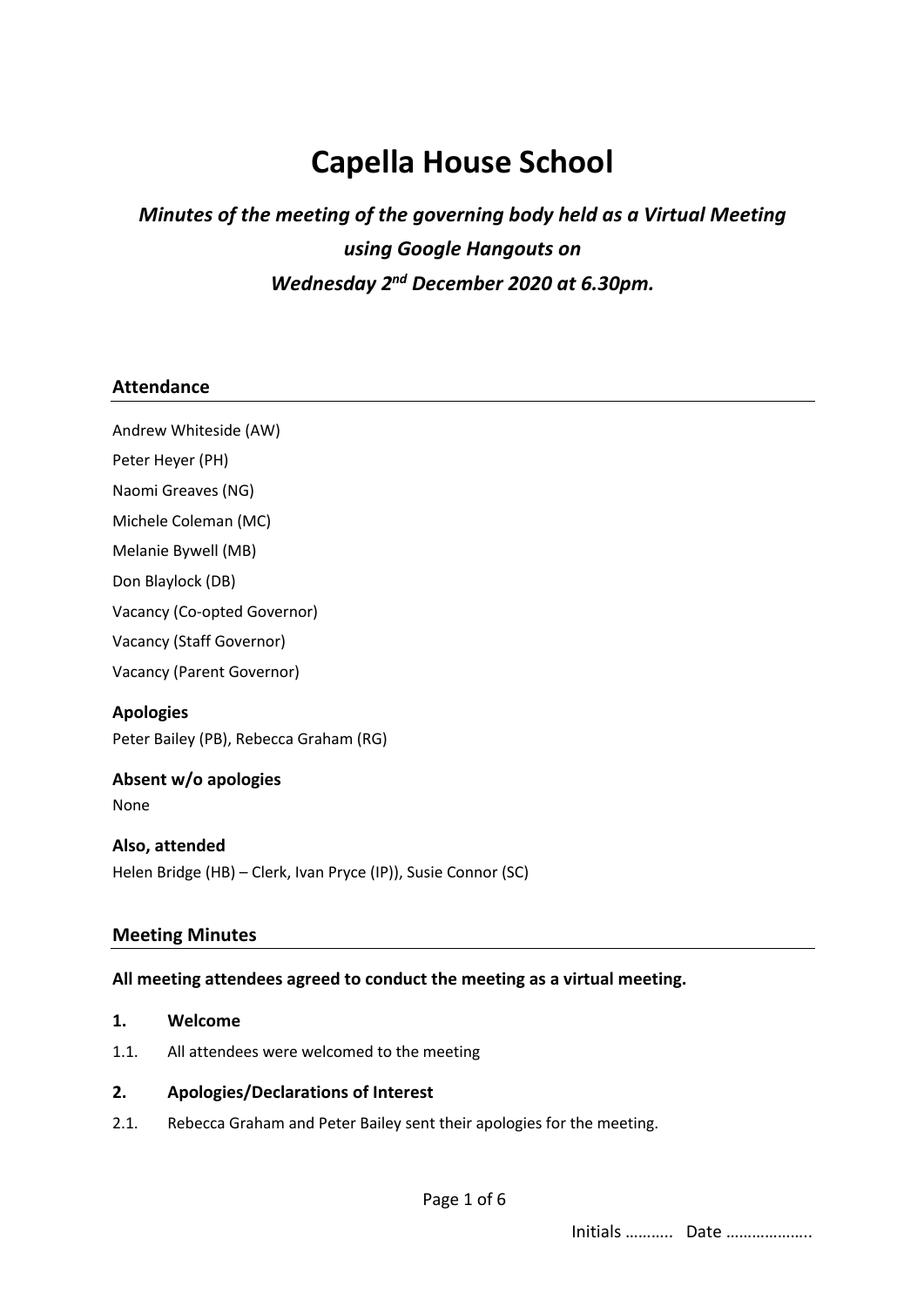- 2.2. Governors were asked to declare any interests relating to any item of the agenda for this meeting. None were declared.
- 2.3. The AAT Register of Interests had been circulated in advance of the meeting (Attached at A). The clerk noted that this would need to be circulated and updated at every FGB going forward. Governor acceptance and any amendments to this were noted and will be reflected on the register.

# **3. Approval of Minutes/Actions Arising from the Meeting held on Tuesday 13th October 2020**

- 3.1. There were no changes to the minutes of the GB meeting held on the  $13<sup>th</sup>$  October 2020 - they were agreed as a true and accurate record of the meeting and were signed by the chair.
- 3.2. 2.3 Actioned.
- 3.3. 4.3 Parents group to be an open action for 2020/21 academic year when pupils are back in school – carried forward.

**Action: DB**

**Action: HB**

- 3.4. 4.8/5.1/6.2 Actioned.
- 3.5. 8.2/8.5 On agenda.
- 3.6. 8.7– Actioned.
- 3.7. 9.3 It was noted that a longer-term development plan needs to be put together – the head and the chair undertook to liaise about a date for another strategy session to be held in school – carried forward.

**Action: DB/AW**

3.8. 12.1 - The chair noted that he has received completed governor self-evaluation forms that were completed and he will summarise and use the information to create a Governing Body Development Plan – carried forward.

**Action: AW**

#### 3.9. 14.2 – Actioned.

# **4. Chair's Update**

- 4.1. The Directors Review Report  $2<sup>nd</sup>$  November 2020 was circulated in advance of the meeting (Attached at B).
- 4.2. The chair noted that both himself and other governors have recently visited the school.
- 4.3. The recent Directors Review report reaffirms the SDIP priorities and governors were pleased to note the coherence between the external assessor's report and the SDIP.
- 4.4. Leadership recruitment is to be covered later on the agenda.
- 4.5. Headteacher objectives for 2020/21 have been agreed and assigned as follows:

- Curriculum (covering Intent, Implementation and Impact)

Page 2 of 6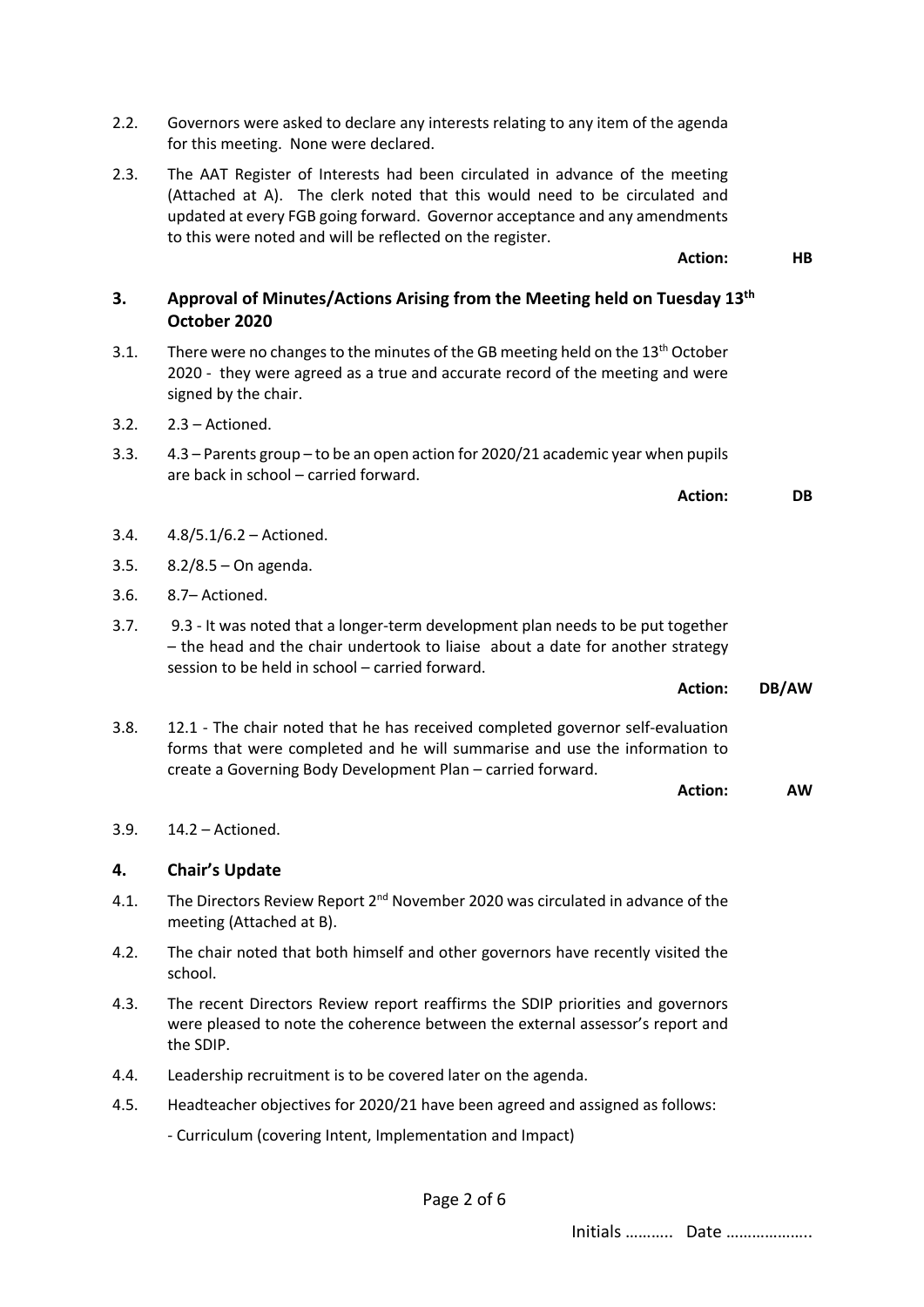- Leadership (developing distributed leadership capacity)
- Succession planning
- Safeguarding (establishing an outstanding safeguarding culture)
- 4.6. All covid procedures are working well at school.

#### **5. Headteacher Update/SEF**

- 5.1. The head's report to governors Autumn 2020 was circulated in advance of the meeting (Attached at C).
- 5.2. The head led governors through the key highlights of the report.

#### *5.3. Governors raised the question of whether the family support worker will form part of the social domain overseen by the senior teacher?*

The head noted that the family support worker is in place to act as a link between the home and school – family partnership work will be reviewed after Christmas..

5.4. MC noted that she had recently visited the school and found it to be a calm and positive environment with a high level of pupil engagement. The situation had much improved since her last visit. She congratulated the head and his team on their hard work and dedication.

#### *5.5. Governors raised the question of whether there are likely to be mid-year pupil admissions and whether the school is likely to be full in September 2021?*

5.6. The head confirmed that it is expected to be full with a capacity increase from 24 to 28 pupils. The trust CEO noted that due to the nature of the profile of CHS pupils, it would be unusual for a Richmond borough pupil to move mid-year – a move from outside of the borough would be more likely.

#### 5.7. *Governors asked whether curriculum planning is up to date?*

The head noted that an external consultant is working with the curriculum lead on curriculum development and intent. The bulk of curriculum planning will be completed by Christmas. Day to day curriculum work is going well. MC noted that she will be visiting the school before Christmas to review this and hopes to meet with the external consultant.

# **6. SDIP Update**

- 6.1. The CHS SDIP Summary 2020/21 was circulated in advance of the meeting (Attached at D).
- 6.2. The head noted that social curriculum and therapeutic curriculum work stalled due to the loss of the SaLT. He noted that he is impressed with the calibre of the applicants for the position. In the absence of a SaLT, the OT is working well with the therapy assistant and staff are implementing well the advice of the OT.

# **7. SIP Update and Discussion**

7.1. The SIP Autumn Term Report to Governors had been circulated in advance of the meeting (Attached at E).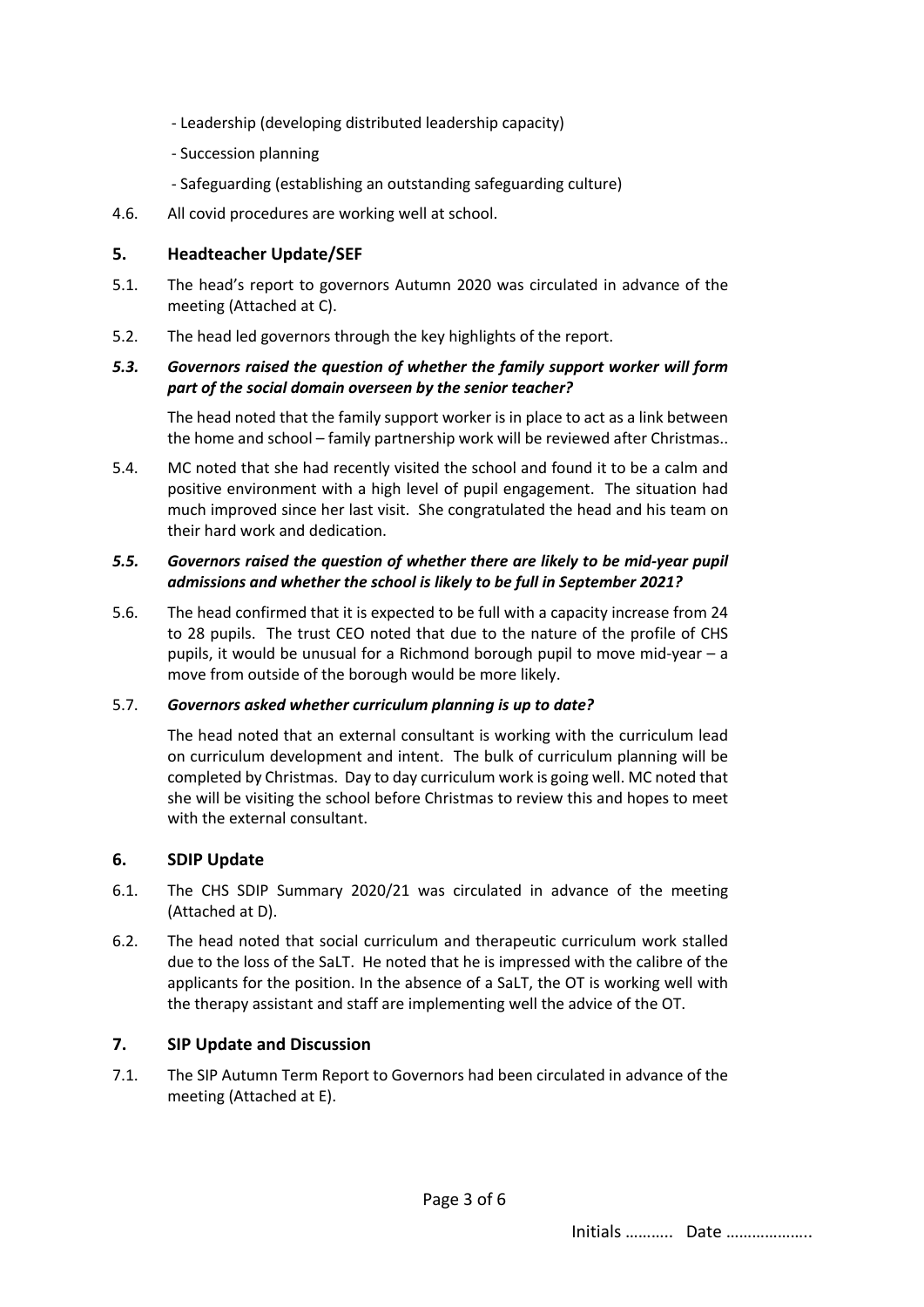7.2. The CEO noted that the current SIP is leaving and an interim SIP has been appointed. He noted that the school can decide on what SIP arrangements it would want going forward. The school currently subscribes to a local package that includes SIP involvement – the role of the SIP is to give support and advice and to provide governors with an external view of the school's effectiveness. The CEO noted that there are benefits of having LA input however this could potentially be blended with input from a neutral external party.

#### 7.3. *Governors asked about the benefits of working with a LA SIP?*

The CEO noted that local knowledge is useful and the trust is involved in meeting a local need however he recommended a blended approach with an individual with national experience.

7.4. Governors agreed that a good working relationship between the SIP and the head is key and the interim head noted that if the new head comes from outside the local area, the input of a LA SIP would be important. Governors agreed that the SIP is there to support and improve, not inspect.

# **8. Leadership Recruitment Update**

- 8.1. The Head of Capella House Person Specification and Head of Capella House Job Description were circulated in advance of the meeting (Attached at F)
- 8.2. The focus of the role will be strategy & direction, curriculum management, staff management & development, organisation management, accountability and community engagement.
- 8.3. The head will be supported by and report to the trust CEO.
- 8.4. Next steps are to agree timings and personnel involved in the recruitment process before advertising the role. MB noted that she has met with the current interim head and has put together a checklist of what is required in the recruitment process. The head and CEO are to give feedback on this.

#### **Action: DB/IP**

# 8.5. *Governors asked whether there is a desire amongst the parent body to be involved in the selection process?*

The head noted that there is some concern amongst the parent body over a new head so some low-level involvement in the process could be appropriate. MB undertook to draft a communication to parents explaining the process and detailing any required parental involvement.

**Action: MB**

8.6. It was noted that the trust is to be updated on leadership recruitment at the board meeting on the 9<sup>th</sup> December.

**Action: IP**

# **9. Finance Update**

9.1. PH noted that noted that the school financial situation remains unchanged with pupil numbers below target however the expected increase in pupil numbers for September 2021 is encouraging.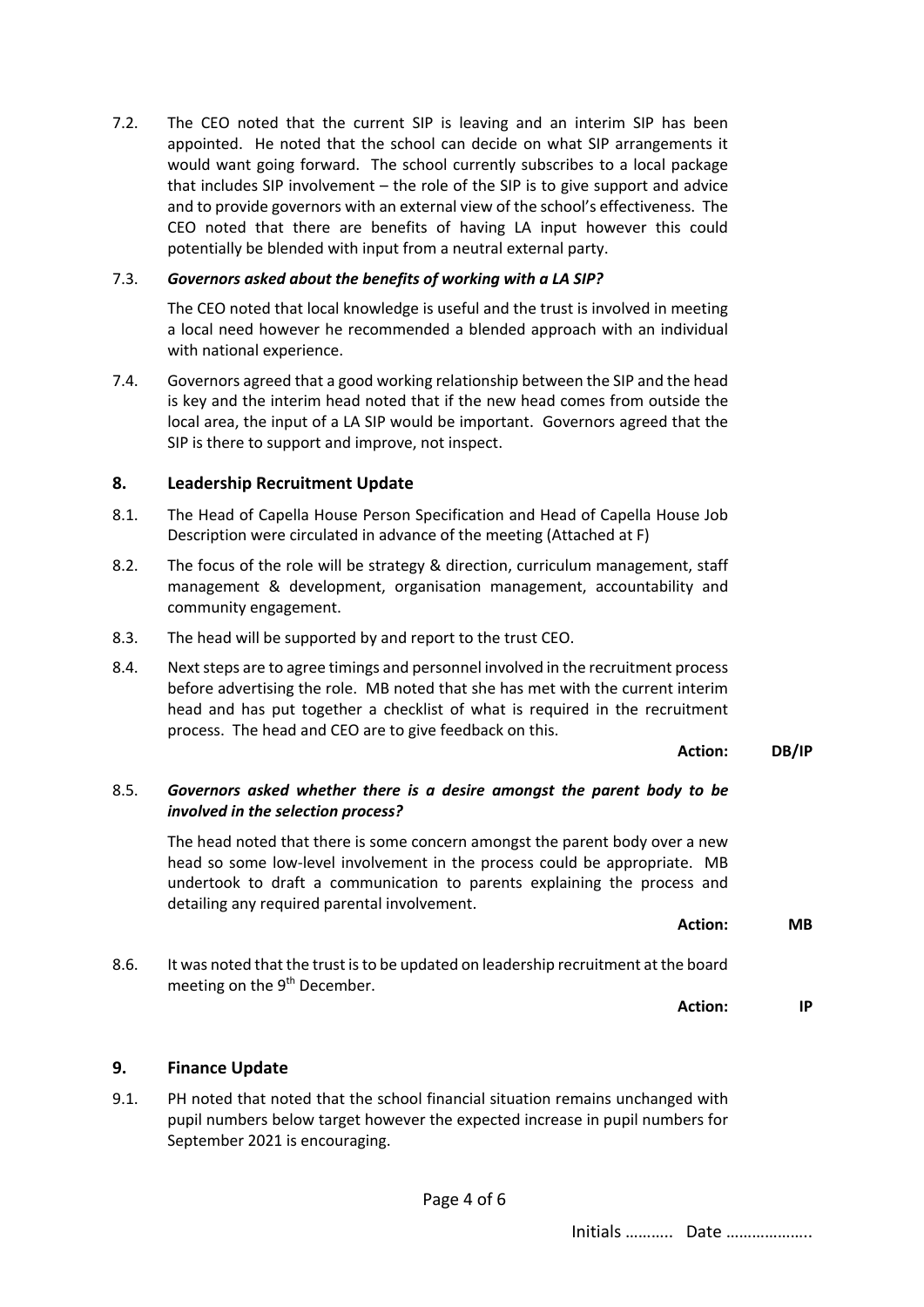9.2. The head noted that staff are aware that school is not currently breaking even due to reduced pupil numbers and they are concerned about job security. He noted that staff are mindful of day-to-day expenditure – supply cover has not been used as any gaps are covered by existing staff and staff are backfilling when colleagues are undertaking CPD.

#### 9.3. *Governors questioned the viability of the primary site?*

9.4. The trust CEO noted that the original proposal for the primary site is no longer relevant. The LA has proposed that the primary site should run as an assessment centre for young pupils up to the level of KS1. Some of these pupils will feed into CHS and some into other trust schools or mainstream settings. This proposal will help the trust and CHS to develop their outreach provision. The CEO and the trust finance director are to meet with AfC on Monday  $7<sup>th</sup>$  December to agree timescales.

#### **10. Safeguarding Update**

- 10.1. The safeguarding governor raised the issue of website maintenance. The head noted that this is work in progress. The trust FD noted that a trust policy document is to be issued on website maintenance and that school administrators are to update and annually audit the website.
- 10.2. The head noted that his DSL status should be moved to Ciaran McKeever governors agreed with this.
- 10.3. It was noted that governors are responsible for their safeguarding training. It was noted that the school admin officer had sent details on Educare training packages to governors. The safeguarding governor undertook to email governors a list of essential safeguarding training.

**Action: NG**

#### **11. Governor Visits**

- 11.1. A report on a visit to the head and school by the chair was circulated in advance of the meeting (attached at G)
- 11.2. The chair reminded governors of the visit protocol.

#### **12. Governor Training and Development**

12.1. The chair noted that he is to arrange a date for a strategy meeting in January.

**Action: AW**

#### **13. AOB**

- 13.1. The chair noted that he is to provide a CHS update for the trust board meeting on 9<sup>th</sup> December 2020. He is also to attend the AAT AGM on the 10<sup>th</sup> December 2020
- 13.2. The head noted that he would like to display a governor photo board at the school – governors undertook to send photos to the head.

**Action: ALL**

13.3. The head noted his thanks to all staff for their hard work and dedication this term in difficult circumstances.

Initials ……….. Date ………………..